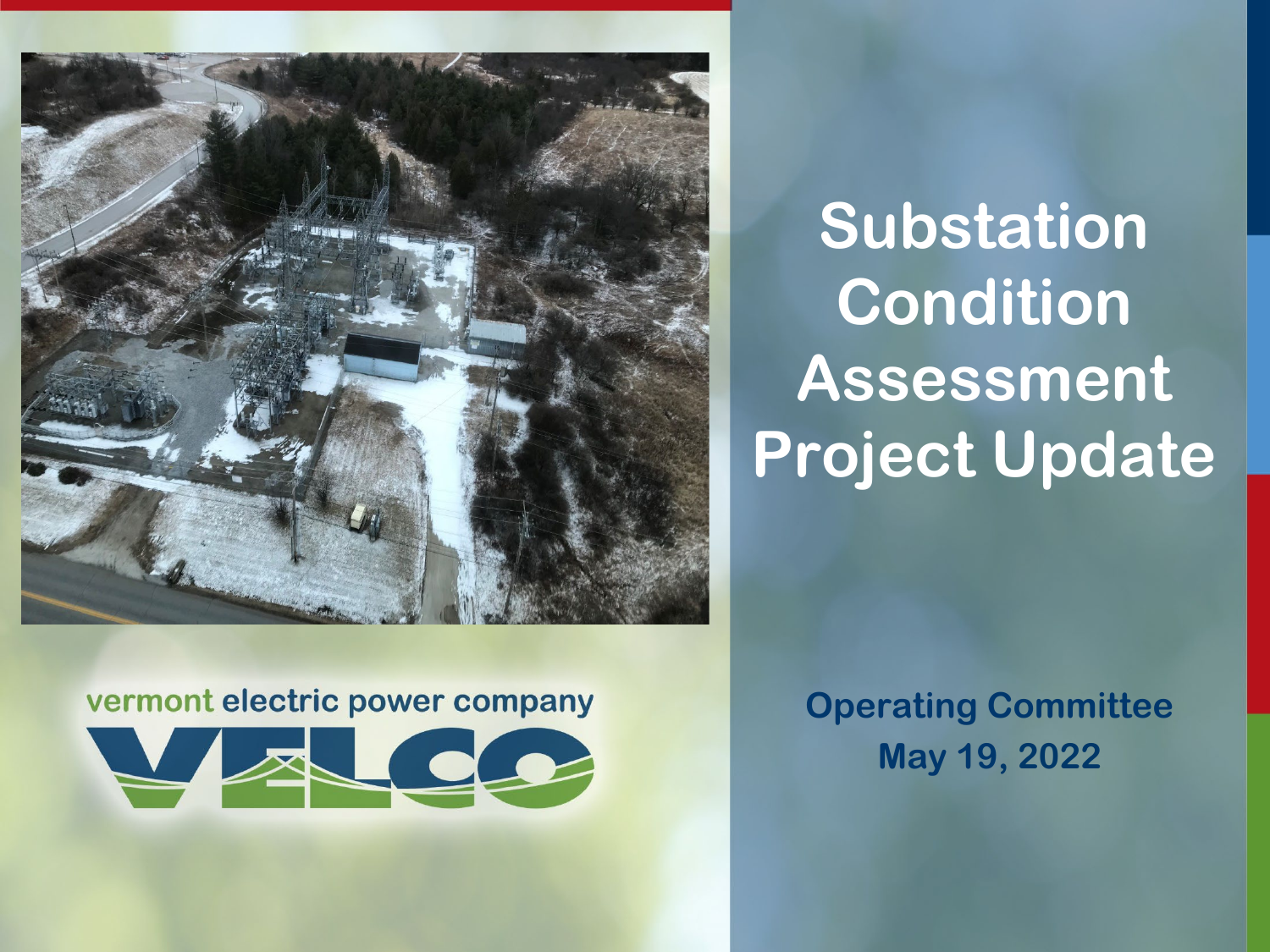#### **Highgate Substation**



2731 Route 78 Highgate, VT 05459

Reconstructed in 2004

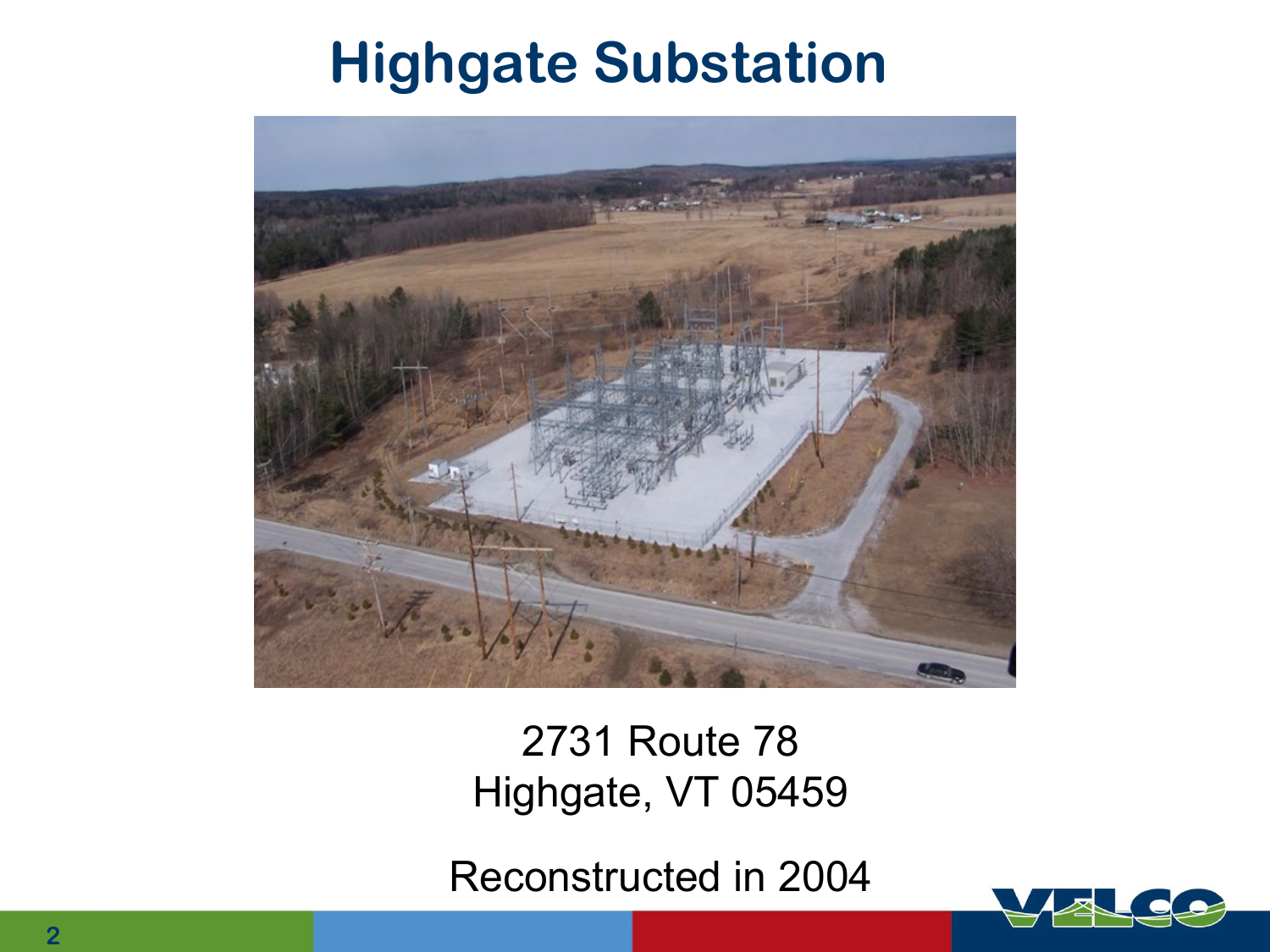#### **Facility Classification Drawing**



POOL TRANSMISSION FACILITIES (PTF) ARE THE TRANSMISSION FACILITIES OWNED BY PARTICIPATING TRANSMISSION OWNERS (PTO), OVER WHICH THE ISO SHALL EXERCISE OPERATING AUTHORITY IN ACCORDANCE WITH THE TERMS SET FORTH IN THE TRANSMISSION OPERATING AGREEMENT (TOA), RATED 69KV OR ABOVE REQUIRED TO ALLOW ENERGY FROM SIGNIFICANT POWER SOURCES TO MOVE FREELY ON THE NEW ENGLAND TRANSMISSION SYSTEM. (OATT, II.49)

#### COMMON FACILITIES (NON-PTF):

VELCO FACILITIES THAT COMPRISE THE STATEWIDE. HIGH VOLTAGE TRANSMISSION GRID, INTERCONNECTING AND SERVING THE LOAD CENTERS OF THE STATE, AND ARE USED IN COMMON BY ALL PURCHASERS OF TRANSMISSION SERVICES ON A STATEWIDE BASIS. THIS INCLUDES FACILITIES CONSTRUCTED PRIOR TO 7-1-90, OR ANY SPECIFIC FACILITIES CONSTRUCTED AFTER 7-1-90 THAT HAVE BEEN RECLASSIFIED AS COMMON FACILITIES AS A RESULT OF BEING IN SERVICE FOR A PERIOD OF TEN **YEARS** 

#### SPECIFIC FACILITIES:

HIGH VOLTAGE LINES, SUBSTATIONS AND OTHER APPURTENANCES CONSTITUTING A DIRECT PHYSICAL CONNECTION TO THE VELCO (COMMON)<br>TRANSMISSION SYSTEM AND ARE NOT PART OF THE LOOPED TRANSMISSION<br>GRID. THESE FACILITIES ARE USED AND INSTALLED TO BENEFIT A REQUESTING PURCHASER OF TRANSMISSION SERVICE. IN THE CASE OF A SUBSTATION (STEPPING DOWN TO A LOWER VOLTAGE) THIS INCLUDES THE TRANSFORMER, HIGH SIDE CIRCUIT SWITCHER, BANK BREAKER, ANCILLARY DEVICES, CONTROLS AND CONTROL CIRCUITRY (REFER TO COMMON FACILITIES DEFINITION FOR CRITERIA OF RECLASSIFICATION).

EQUIPMENT CONNECTED TO THE LOW VOLTAGE BUS, INCLUDING ANY ASSOCIATED PROTECTION, CONTROL, AND METERING SYSTEMS THAT HAVE BEEN CONSTRUCTED UNDER A VELCO WORK ORDER, AND ARE TO BE FULLY OWNED AND FUNDED BY THE PURCHASER OF TRANSMISSION SERVICE UPON COMMISSIONING. THIS TYPICALLY INCLUDES FOUNDATIONS AND STRUCTURES BREAKERS AND SWITCHES, INSULATORS, LINE POTENTIAL TRANSFORMERS CONDUIT, CABLE AND GROUNDING. ONGOING MAINTENANCE AND TESTING OF THESE FACILITIES ARE SUBJECT TO THE TERMS AND CONDITIONS OF VELCO'S SUBSTATION PARTICIPATION AGREEMENT.

#### SHARED FACILITIES (COMMON USE):

TYPICALLY CONSISTING OF EQUIPMENT LOCATED WITHIN SUBSTATIONS THAT ARE SHARED IN SOME MANNER FOR THE BENEFIT OF BOTH VELCO AND THE PURCHASER OF TRANSMISSION SERVICE. THIS INCLUDES STRUCTURES<br>(BUILDINGS) AND IMPROVEMENTS, FENCING AND GATES, LOW VOLTAGE DISCONNECT SWITCHES, BUS WORK, LOW VOLTAGE POTENTIAL TRANSFORMERS (STATION SERVICE AND BUS POTS), COMPLETE STATION GROUNDING SYSTEMS SUPPORTS AND CABLE TRAYS, BATTERIES AND CHARGERS, SWITCHSTICKS AND GLOWTECTORS, LADDERS, TABLES AND SUPPLY CABINETS, ONGOING MAINTENANCE AND TESTING OF THESE FACILITIES ARE SUBJECT TO THE TERMS AND CONDITIONS OF VELCO'S SUBSTATION PARTICIPATION AGREEMENT.

|                  | 15.05.22               | AG  | EJM                        | CORRECTION TO PTF FACILITIES BOUNDARY      |                                                                 |            |                 |
|------------------|------------------------|-----|----------------------------|--------------------------------------------|-----------------------------------------------------------------|------------|-----------------|
| $\overline{2}$   | 12.30.21               | AG. | <b>AG</b>                  | <b>TEXT EDIT</b>                           |                                                                 |            |                 |
|                  | 00.12.19               | AG  | AG.                        | <b>TEXT EDIT</b>                           |                                                                 |            |                 |
|                  | <b>REV DATE</b>        | DR  | СK                         | <b>DESCRIPTION</b>                         |                                                                 |            |                 |
|                  | VELCO                  |     |                            |                                            | VERMONT ELECTRIC POWER CO., INC.<br>RUTLAND, VERMONT            |            |                 |
|                  |                        |     | <b>HIGHGATE SUBSTATION</b> |                                            |                                                                 |            |                 |
|                  | <b>SCALE: NONE</b>     |     |                            | <b>HIGHGATE SUBSTATION</b><br>DRAWN BY: AG | <b>FACILITIES CLASSIFICATION DIAGRAM</b><br><b>APPROVED BY:</b> |            | 20010B<br>72727 |
| DATE: 11-14-14   |                        |     |                            | CHECKED BY: AG                             |                                                                 | DATE       |                 |
|                  | <b>DRAWING NUMBER:</b> |     |                            |                                            |                                                                 |            | 山               |
| <b>PLOT: 1-1</b> |                        |     |                            | 2720010B                                   |                                                                 | <b>REV</b> |                 |

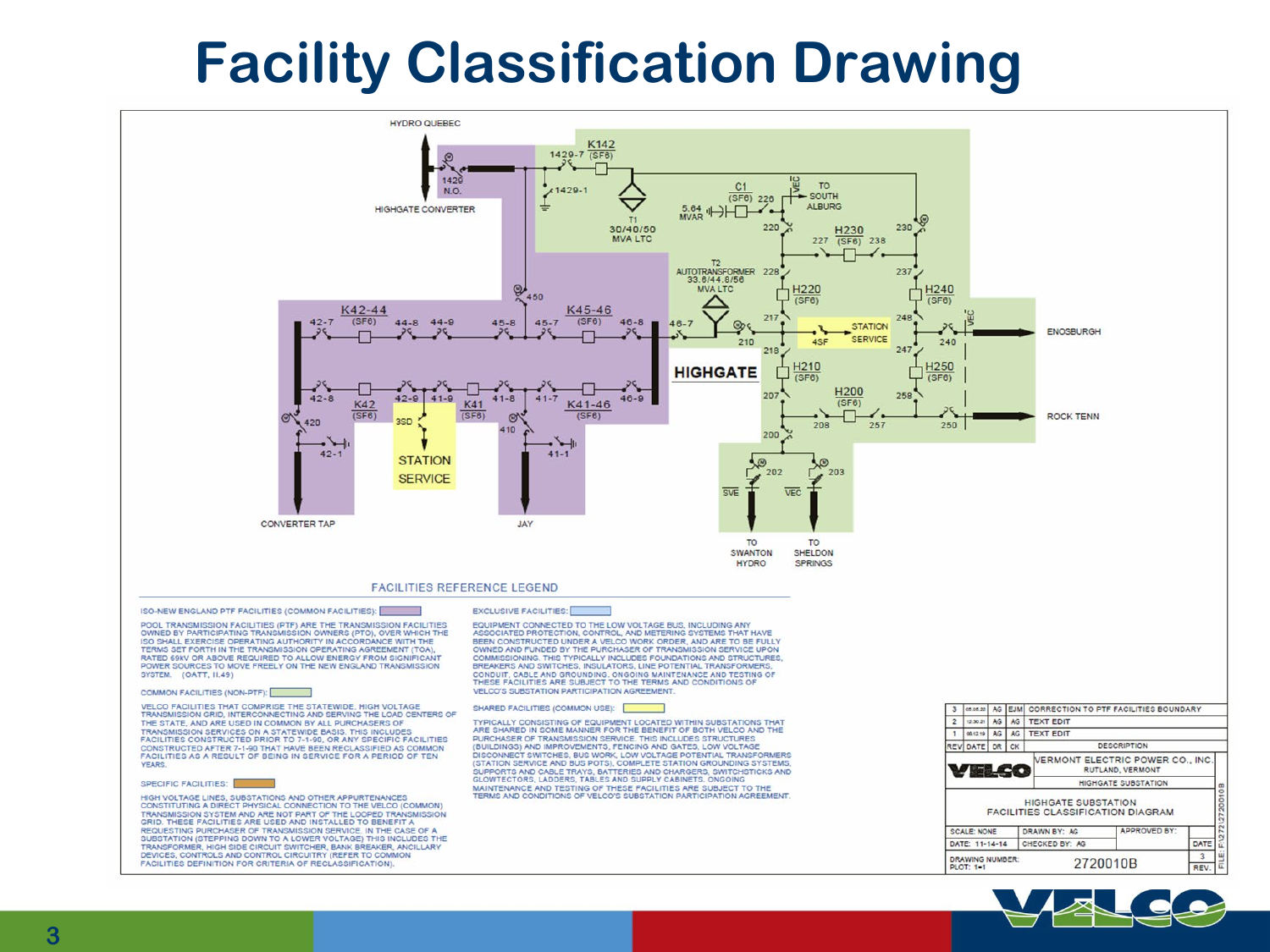## **Project scope of work**

- Replace the existing control building with a larger control building
- Maintenance related improvements
	- Replace the protection and control system
	- Replace A and B battery systems
	- Replace (5) 46 kV SF6 breakers with 72kV vacuum breakers
	- Replace (1) 115 kV SF6 breaker with possibly 145 kV vacuum breaker
	- Install monitoring systems on power transformer and circuit breakers
	- Replace (4) CVTs
	- Replace 2 pier foundations
	- Replace conduit and control cable system
	- Update security systems
	- Replace (18) 115 kV and (27) 46 kV lightning arrestors

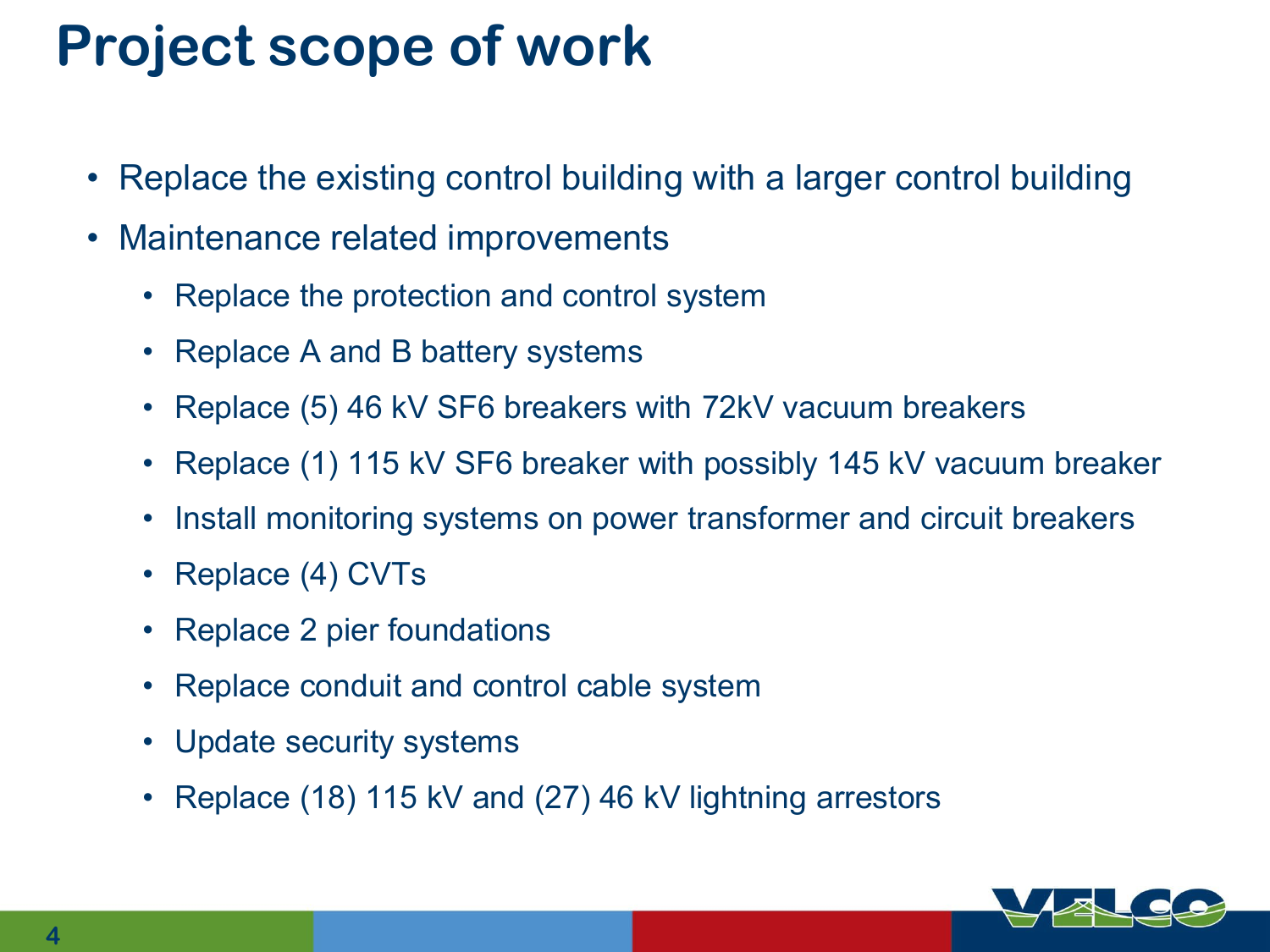### **Project Schedule**

- Seek Board of Director approval in June 2022 to file a 248 CPG application
- File 248 CPG application in July 2022
- Anticipate receiving CPG in March 2023
- Begin construction in April 2023
- Commission substation in March 2024

- Estimated Cost:
- \$15.9M with 50% contingency

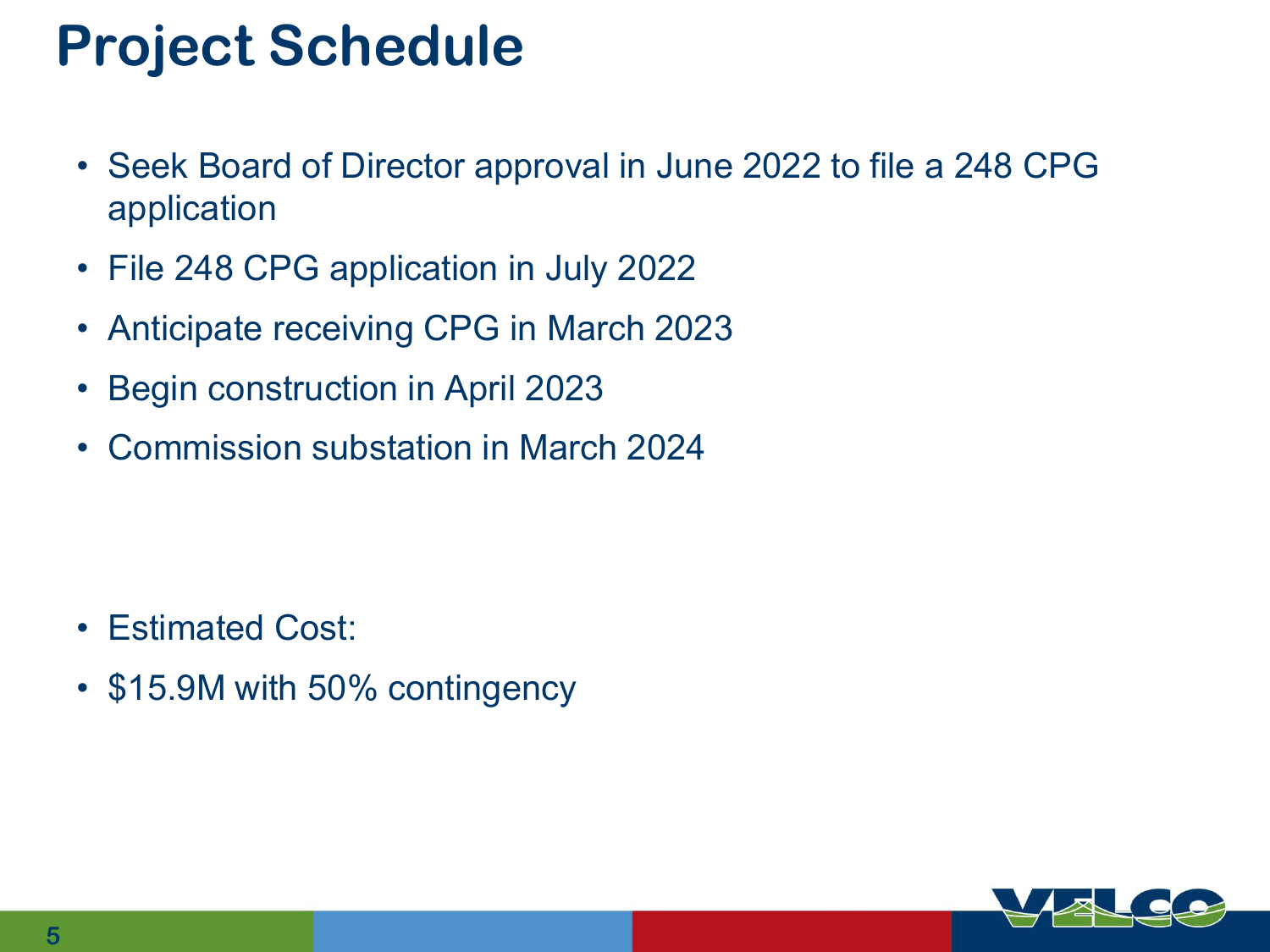#### **Middlebury Substation**



#### 522 Quarry Road Middlebury, VT 05753

Originally Constructed in 1969

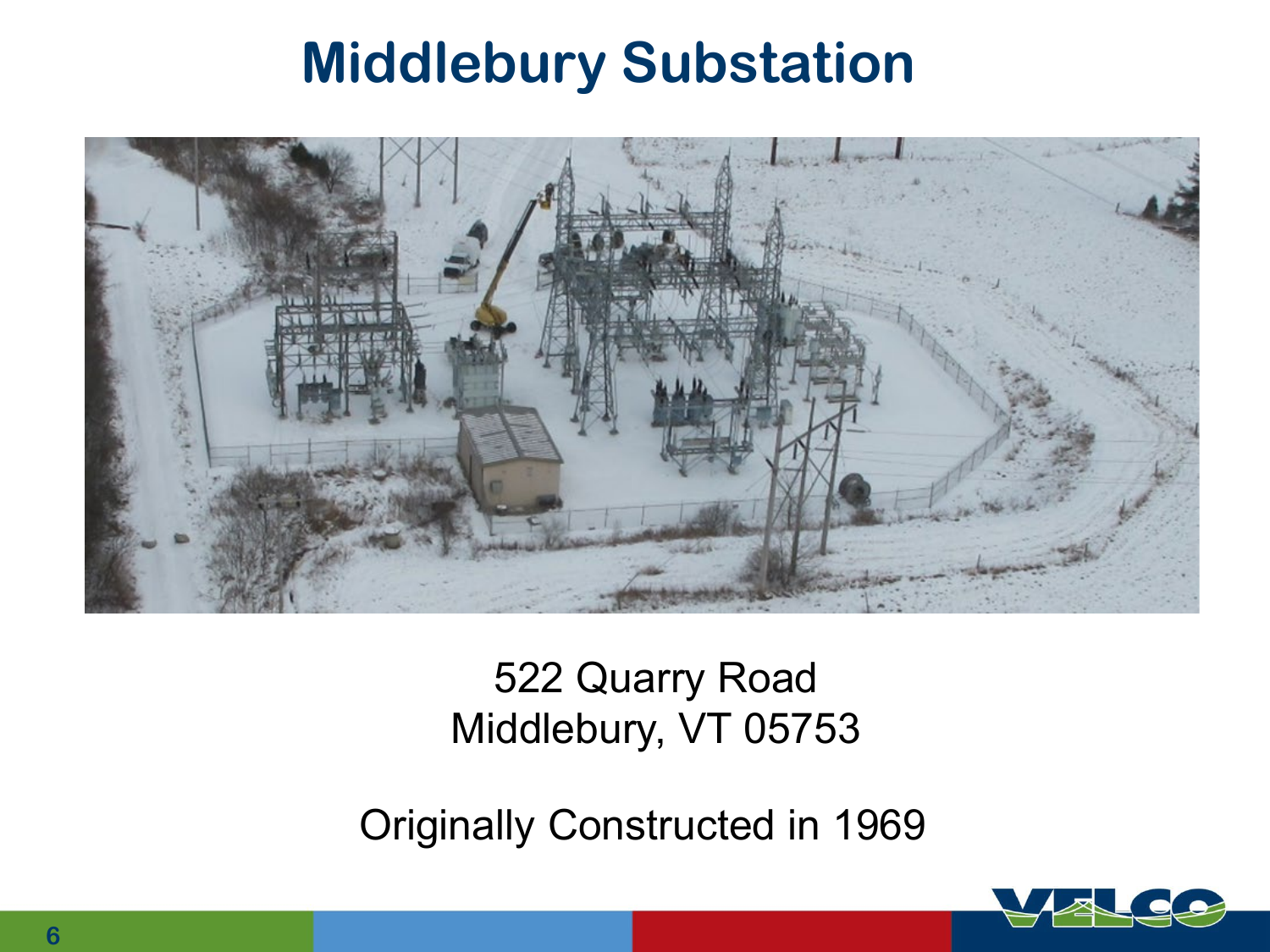### **Facility Classification Drawing**



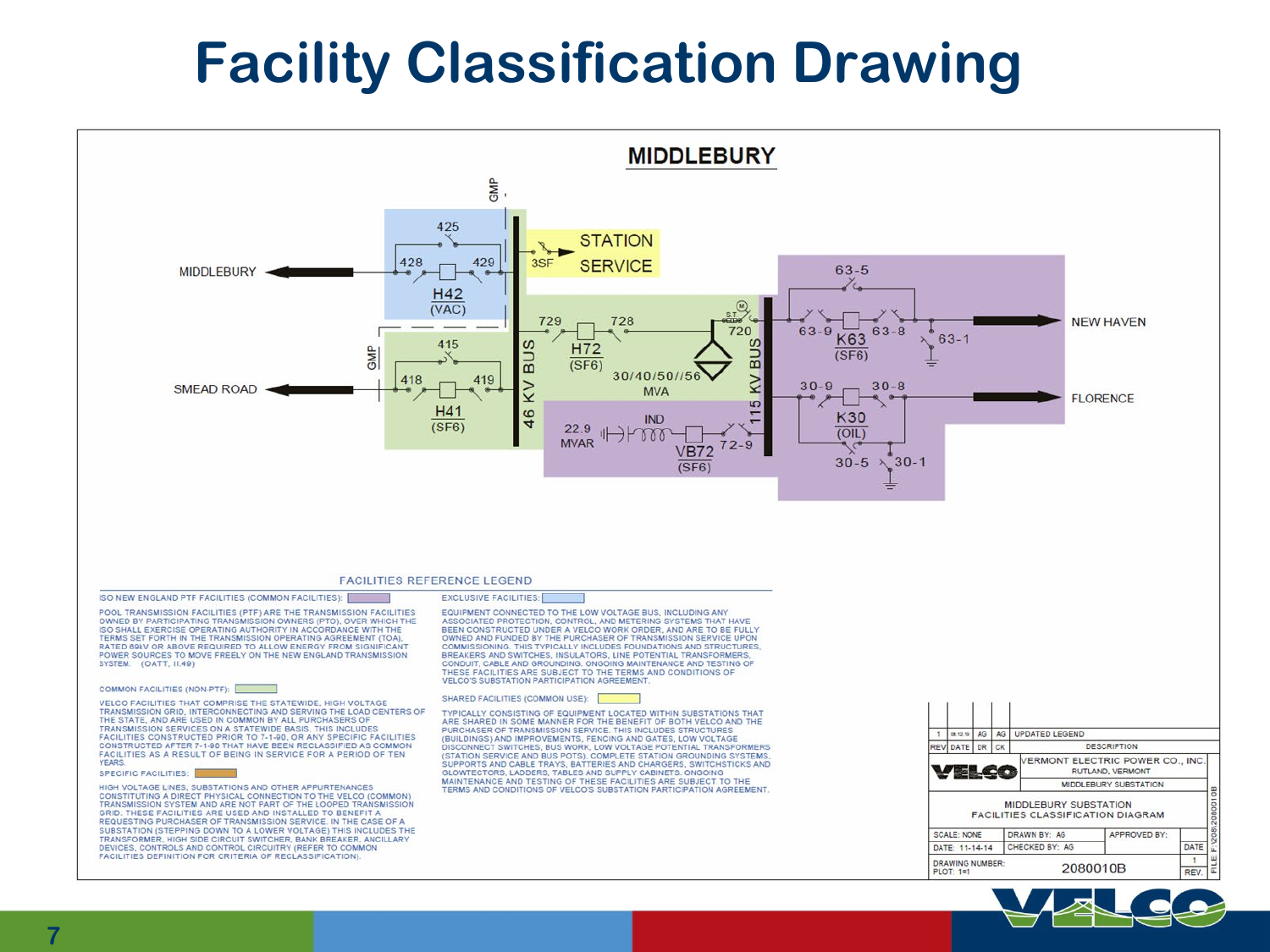### **Project scope of work**

- Replace the existing control building with a larger control building
- Replace and expand existing fence to accommodate new control building
- Maintenance related improvements
	- Replace the protection and control system
	- Replace and increase the size of the A and B battery systems
	- Replace (2) 46 kV SF6 breakers with 72kV vacuum breakers
	- Replace (1) 115 kV SF6 breaker and (1) 115kV oil circuit breaker with possibly 145 kV vacuum breakers
	- Replace (2) 115 kV and (3) 46 kV disconnect switches
	- Remove (2) 115 kV grounding switches
	- Install monitoring systems on power transformer and circuit breakers
	- Replace Line and Bus VTs
	- Replace 2 pier foundations
	- Upgrade the Oil Containment system and site drainage
	- Replace control cable system
	- Replace 115 kV lightning arrestors, 115 kV and 46 kV insulators and ground grid
	- Update security systems